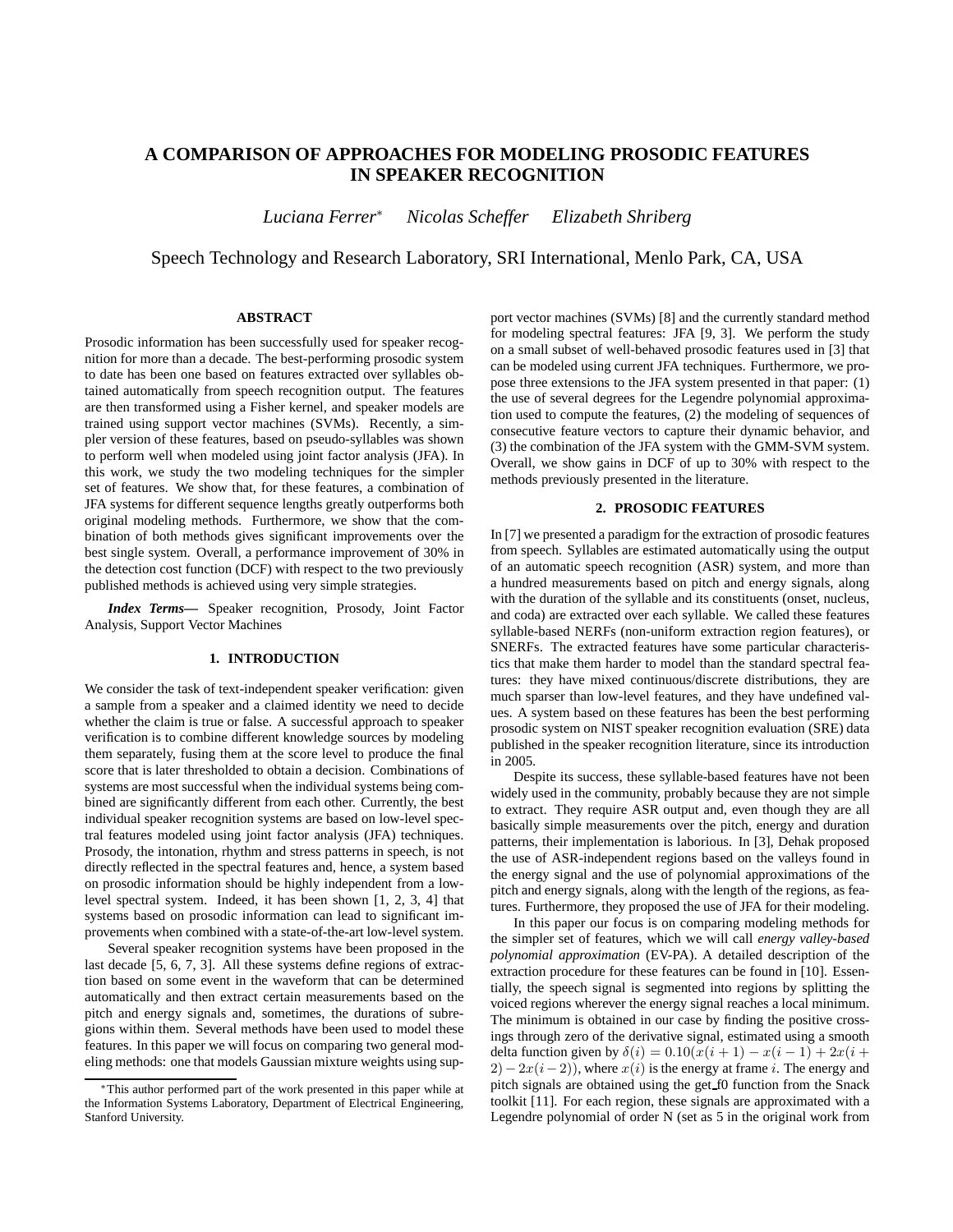Dehak et al.). The length of the region is also used as a feature. A total of  $2N + 1$  features is then extracted for each EV region.

It is important to note that the EV-PA features are not just simpler than our original set of syllable-based features in that they do not require ASR and they are easier to extract. They are also simpler to model since they are all continuous and do not contain undefined values. This makes the JFA modeling of these features possible and is why we have chosen them to perform the current study instead of using the original set of features. The generalization of the JFA method to the more general set of prosodic features is one of our current priorities and one that, all current evidence indicates, should result in significant improvements.

## **3. SVM MODELING OF GMM WEIGHTS**

As mentioned in the previous section, the SNERFs cannot be simply modeled using Gaussian mixture models (GMMs) since the features contain undefined values. The first attempt at modeling these features was to adapt the GMM-UBM (Gaussian mixture model - universal background model) modeling method [12] by adding a probability of undefined value to each Gaussian in the mixture [13]. Another approach is to do SVM modeling of some parameterization of the distribution of these features [8]. This is the approach we use for this paper, since it was shown to give good results on the latest set of SNERFs. The general method is to train a UBM on held-out data, given by a GMM with the additional probabilities of undefined value, as in the original GMM-UBM method. The GMM weights are then adapted to each sample, and the vector of adapted weights is used as a feature vector that is then modeled using SVMs.

Since the dimensionality of the feature vector is large and the features are sparse, a back-off strategy is used: several UBMs are trained for different subsets of features instead of a single UBM for the complete set. In this work we train UBMs for each individual feature, and for groups of all same-order polynomial coefficients. Furthermore, we have found that sequences of prosodic features contain valuable information about the speaker identity. Hence, we create UBMs for features from sequences of two and three consecutive regions. Since the presence of pauses strongly affects the distribution of the prosodic features around them, pauses are considered as part of the sequence. Hence, feature vectors for sequences are obtained by concatenating the features or the pause length depending on whether a region is an actual syllable or pseudo-syllable or a pause. So, for example, three kinds of sequences of length 2 are defined: 1.1, 0.1 and 1.0, where a 1 indicates a syllable or pseudosyllable and a 0 indicates a pause. For each of these sequences a separate UBM is trained.

The UBMs for each feature or group of features and each sequence are adapted to the samples independently and the obtained weights are concatenated to obtain the final transform. This transform can be shown to be a particular case of the Fisher kernel [14]. The transform is further normalized using rank normalization (described in [15]) before training the SVMs for each target speaker. For more details on this system, see [8]. No intersession variability compensation (ISVC) method is implemented for this system. Nuisance attribute projection, the most common ISVC method when training SVM models, does not lead to significant improvements on these features.

#### **4. JFA MODELING OF GMM MEANS**

In [3], Dehak et al.proposed to use JFA techniques to model the EV-PA features described in Section 2. This is possible because these features are not high-dimensional (in their paper, a total of 13 features are used) and do not contain undefined values. Using JFA to model prosodic features is a very appealing possibility, since JFA has been shown to provide outstanding performance on spectral features, and a vast amount of work has been done in the area.

JFA, as applied to speaker recognition [9], is based on the assumption that a supervector  $M$  given by the concatenated GMM means can be decomposed as  $M = m + Ux + Vy + Dz$ , where m is the background model supervector,  $U$  and  $V$  are low-rank matrices, D is a diagonal matrix, and  $x$ ,  $y$  and  $z$  are latent variables with standard normal distribution. The components of vector  $x$  are called the *channel factors* and those of y are called the *speaker factors*. To estimate the matrix  $U$ , a database with several samples for each speaker is needed, while to estimate  $V$  a database with many different speakers is required. When the matrix  $D$  is set to 0, the model reduces to probabilistic principal component analysis (PPCA). In this paper, D is set to zero for all JFA experiments. After the parameters of the factor analysis model are computed for the train and test samples in a trial, the average log-likelihood ratio between the speaker models and the universal model are computed. Both approximate and exact ways of computing the log-likelihood have been used. In this paper we use an approximate method in which scores are computed as the scalar product between the speaker model mean offset and the channel-compensated first-order Baum-Welch (BW) statistics for the test sample centered around the UBM. This method is extremely fast and has been shown to perform very well compared to other methods [16]. The standard UBM-GMM approach corresponds to  $U$  and  $V$ set to zero and  $D$  set to correspond to maximum a posteriori (MAP) adaptation. We will call this the MAP approach.

In the case of JFA, since the model is robust to sparse data thanks to the use of speaker factors, all features for a certain polynomial degree can be modeled jointly without the need for a back-off strategy. Nevertheless, extending the work of Dehak et al., we will present results where several JFA models are trained, one for each sequence as defined in the previous section. We will show that, as in the case of the SVM modeling, sequences of length 2 and 3 give significant improvements in performance.<sup>1</sup> Furthermore, we will also explore the joint use of several polynomial degrees, which is, in fact, a kind of back-off strategy.

#### **5. EXPERIMENTS**

Experiments were conducted using data from the NIST SRE from 2006 and 2008, which we will call SRE06 and SRE08, respectively. SRE06 data is used for parameter tuning and combiner training, leaving SRE08 data as a clean test set. Each speaker verification trial consists of a test sample and a speaker model. The test samples are one side of a telephone conversation with approximately 2.5 minutes of speech. We consider the 1-side training conditions in which we are given one conversation side to train the speaker model. We present results on English-only and all-language subsets (subsets 6 and 7 for SRE08, as defined by NIST [17, Section 4.5]). We use ZT-NORM to normalize all scores. The data used as negative examples for the SVM training, for background model training, for ZTNORM and for training of the JFA matrices is taken from 2004 SRE data and 2005 alternate microphone SRE data. All experiments are run in a gender-dependent manner. The method used for all combination experiments is linear logistic regression where parameters are trained on SRE06 data. Results are shown in terms of equal error

<sup>&</sup>lt;sup>1</sup>Marcel Kockmann from Brno University was the first to try the experiments with different sequence lengths, although no publication is yet available with his results.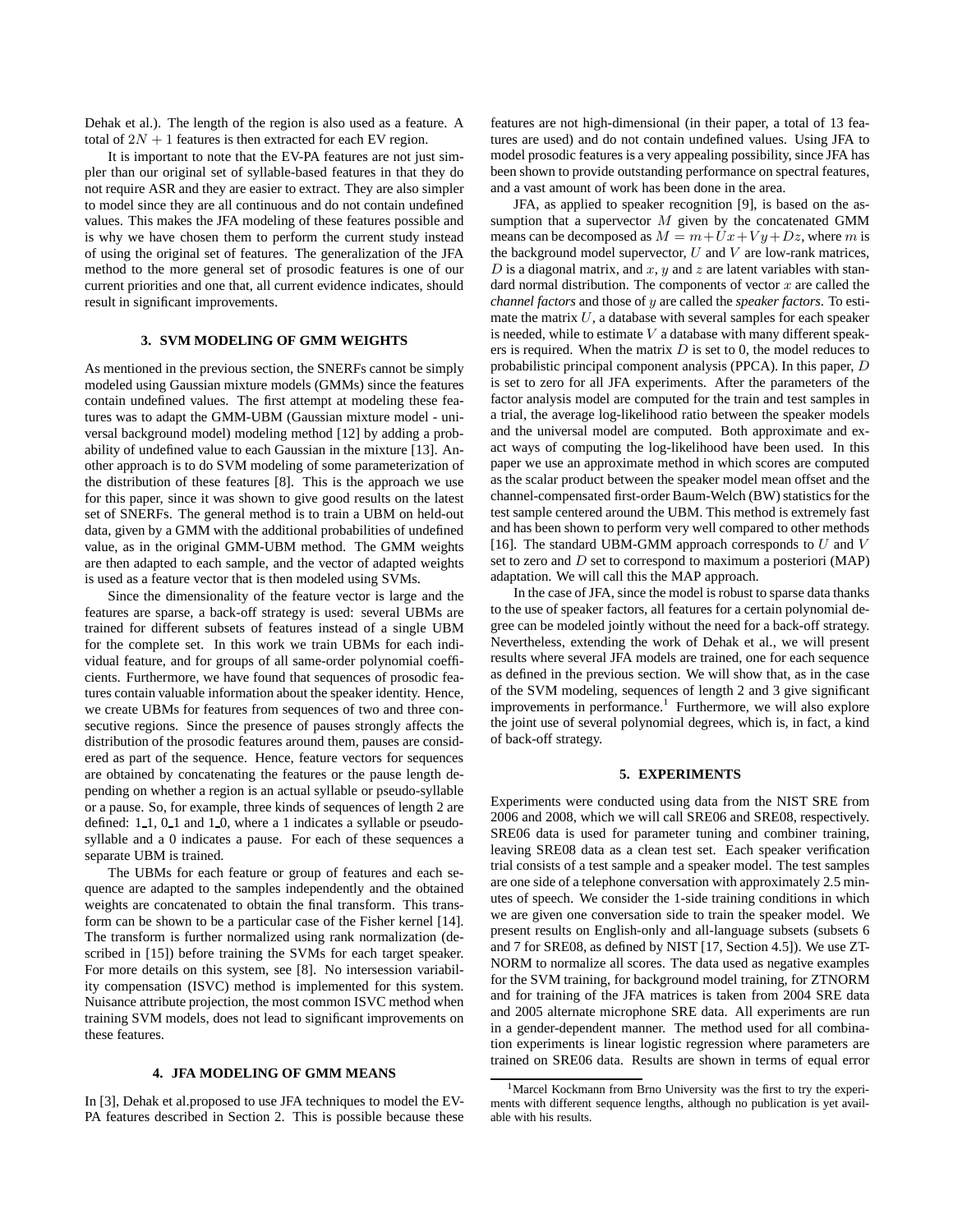rate (EER) and both the minimum and actual detection cost function (DCF), defined by NIST [17].

The size of the UBMs used for the SVM method is determined based on the number of samples available for the specific feature sequence being modeled and the dimensionality of the feature vector and goes from 24 (for single-feature models for the sequence 1\_0\_1) to 800 (for the joint model of all degree-5 polynomial approximation features). In the case of JFA, the number of Gaussian components used for each UBM is tuned to optimize performance on the SRE06 task matching the condition in which SRE08 results are reported (that is, for SRE08 English-only results, SRE06 data for English-only is used to optimize the number of Gaussians). Furthermore, optimization is performed separately for MAP and JFA experiments. Number of Gaussian components from 32 to 512 were explored. We find that the optimal number of Gaussians is smaller for longer sequences. Sequences of length 1 have optimal values of 256 or 512, and sequences of length 2 and 3 have optimal values between 32 and 128. The dimensions of  $V$  and  $U$  are fixed at 50 and the relevance factor for MAP at 20, since these values were found to give the best or close to best results for all models.

Figure 1 shows the minimum DCF results for four different modeling methods: MAP, JFA, SVM, and the score-level combination of SVM and JFA on SRE08 English-only data. Results are shown for each sequence length separately and for the accumulation of different sequence lengths. In the case of JFA, the systems containing sequences of length larger than 1 are obtained by score-level combination of the JFA systems for each particular sequence of pause and non-pauses of that length. Hence, for example, the system for sequence length equal to two is formed by the combination of three systems corresponding to patterns  $0, 0, 1, 0$ , and  $0, 1$ . On the other hand, the SVM systems are always a single system trained with the concatenation of the features corresponding to all the patterns for the different sequence lengths involved. Furthermore, the figure presents results using a single polynomial order equal to 5, or three polynomial orders: 1, 3 and 5. As for the case of the sequence lengths, the JFA systems for different polynomial orders are obtained by scorelevel combination of the systems for each of the individual orders, while for the SVM system, a concatenated vector composed by the features from all orders is used to train a single SVM. In all cases, the combiner is trained on SRE06 English-only data.

We can see that the MAP results are significantly worse than the SVM results, and that JFA is significantly better than both of them for all conditions. Furthermore, the combination of the JFA and SVM systems leads to further improvements. In all cases we see that adding sequences of higher lengths leads to significant performance improvements. Sequences of length 3 alone are worse than those of length 2. This is likely to be due to the increased dimensionality of the feature vectors, which makes it harder to robustly estimate the UBMs. Interestingly, the addition of lower polynomial orders also leads to improvements, indicating that even JFA techniques can benefit from back-off strategies.

The results highlighted with stars correspond to the two results previously presented in the literature. The red star roughly corresponds to the results presented in [3], while the green star roughly corresponds to the results presented in [8]. We can see that, once we extend the JFA method by including some of the characteristics of the original SVM system, the DCF improves from 0.66 to 0.50, a 25% relative improvement. Furthermore, the combination of both methods outperforms the best of the two previous baselines (green star) by 30%.

There might be circumstances in which JFA cannot be used due to lack of appropriate data with which to train the matrices for the



**Fig. 1**. Results for four different modeling methods: MAP, JFA, SVM, and JFA combined with SVM on SRE08 English-only data. Two sets of results are shown, using only polynomial order 5 and using 1, 3 and 5. For each of them, results are shown for each sequence length separately, and for the accumulation of different sequence lengths. The two stars correspond to the two results previously published in the literature.

model. Our results indicate that the SVM method might be preferable over the MAP method for such a situation, since the SVM method seems to be inherently more robust to session variability than the UBM-GMM method when using MAP to estimate the speaker's model. Further experiments should be run to confirm this conclusion, though, including exact scoring methods, careful tuning of the relevance factor to the particular task, etc.

Table 1 shows a summary of results, for several prosodic systems and their combination with a baseline system. The baseline system used here is a JFA system based on 20 MFCC features plus deltas and double deltas. The data used to train the UBM and the ZTNORM lists for this system come from 2004 and 2005 alternate microphone SRE data. For JFA, that data plus Switchboard 2 data Phase 2, 3 and 4, and the development interview data released for SRE08 are used. Results for our best prosodic system to date, which we call the *full prosodic system*, are also shown in the table. This system uses all SNERF features, grammatically constrained SNERFs, and the EV-PA features modeled together in a single SVM system. The system uses the English subset of the data used for UBM training and ZTNORM for the other prosodic systems in this paper. This system is described in detail in [2]. Since this system requires the output of an ASR system, only English results are available for it.

The table shows that even after the large gains in the prosodic system presented in this paper, the full prosodic system which uses an order of magnitude more features and includes features with undefined values that cannot be handled under the current JFA framework, is still significantly better. Overall, improvements of around 10% on both EER and DCF can be achieved on the English conditions when combining the baseline system with a prosodic system. Furthermore, we see that gains in the performance of the prosodic system correspond to gains (though, as usual, much more modest) in the combination performance. Notably, while the original SVM prosodic system gives no improvement in combination with the baseline for the all-language conditions, a gain is observed when the improved prosodic system is used. We believe larger gains can be achieved if more data (comparable to that used for the baseline system) is used for UBM and JFA training, and for the ZTNORM lists for the prosodic systems.